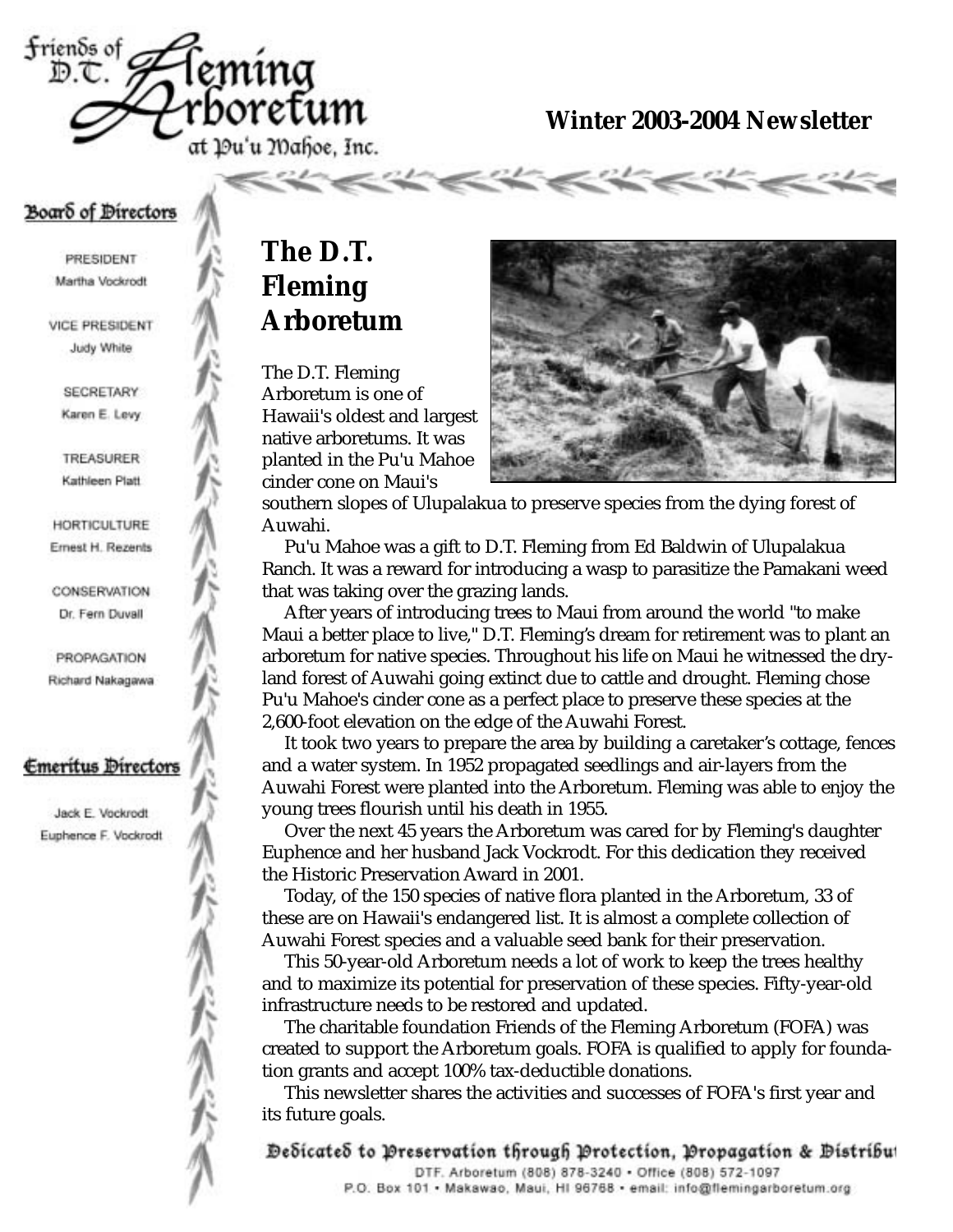



**D.T. Fleming (circa 1945) was a community-minded man with great vision.** His wish for the gift of Pu'u Mahoe was for "arboretum purposes." This wish has protected the arboretum from being inundated by the effects of tourism, which is more for profit and entertainment than for "the trees." He created an arboretum for Hawaii and its people.

### **Mission Statement**

**The Friends of the D.T. Fleming Arboretum at Pu'u Mahoe, Inc. (FOFA) exists to sponsor, fund and assist in the protection and preservation of the Fleming Arboretum and its mission to preserve Hawaiian native plants through protection, propagation and distribution.**

#### **IN THIS ISSUE:**

| The D.T. Fleming Arboretum                        | Page 1  |
|---------------------------------------------------|---------|
| <b>Mission Statement &amp; Board of Directors</b> | Page 2  |
| <b>Arboretum Support Flourishes</b>               | Page 3  |
| <b>Arboretum History</b>                          | Page 4  |
| <b>Preservation Efforts of the Alani</b>          | Page 5  |
| <b>Grant Support &amp; Volunteers</b>             | Page 6  |
| <b>Projects Paid For By Donations</b>             | Page 7  |
| <b>Propagation Workshops</b>                      | Page 8  |
| <b>Plant &amp; Seed Distribution</b>              | Page 9  |
| <b>Donations &amp; Volunteers</b>                 | Page 10 |
| D.T. Fleming Arboretum 2004                       | Page 11 |
| <b>Donation Form</b>                              | Page 12 |
|                                                   |         |

### **FOFA Board of Directors 2003**

**Martha Vockrodt-Moran.** Arboretum Manager. Profession in Landscape Maintenance and Fine Arts.

**Judy White.** Non-profit consultant and educator, currently involved in opening a new independent school in Kapolei.

**Karen Ella Levy**. Retired commercial property manager. Former president and co-founder of two non-profits in Seattle area.

**Kathleen Platt**. Retired emergency medical technician. Founder and past president of women helping women. Currently works as an architectural draftsman.

**Ernest H. Rezents**. Agricultural Professor Emeritus of U of Hawaii/MCC. Now a registered consulting arborist and certified arborist.

**Richard Nakagawa**. Nursery worker at State of Hawaii's Forestry/Wildlife nursery. Native Hawaiian Plant Society project leader and past president.

**Dr. Fern Duvall**. Wildlife Biologist, DLNR Division of Forest and Wildlife, Maui. Responsibilities include invasive species of Maui Nui.

**Jack & Euphence Vockrodt.** Emeritus Directors and long-time caretakers of the Arboretum, Daughter and son-in-law of founder, D.T. Fleming.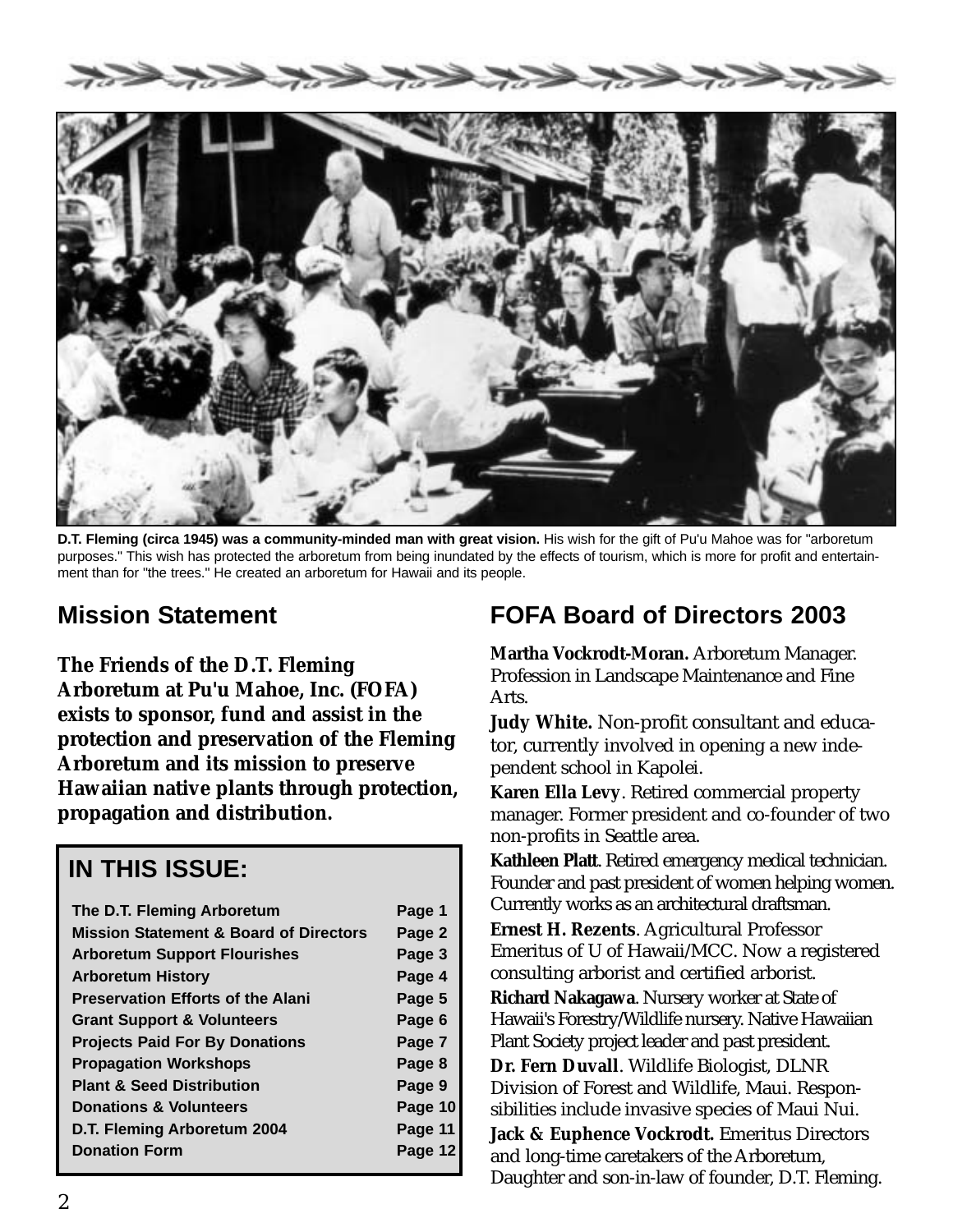EKKERKERKERKERKER

## **Support Flourishes for D.T. Fleming Arboretum**

The newly formed non-profit, Friends of the D.T. Fleming Arboretum, has received generous support from foundations, volunteers and individual donors to help care for the Fleming Arboretum in Ulupalakua.

The Fred Baldwin Memorial Foundation has granted \$3,500 to pay a certified arborist to prune trees. Soil aeration and irrigation is also being addressed under this grant. This work will greatly enhance health and viability of the trees for their preservation.

Kaulunani, an urban forestry program of the DLNR Division of Forestry and Wildlife and the USDA Forest Service, is funding plant identification. Bob



Neneleau (*Rhus sandwicensis*) planted at the Arboretum in 1952.

Hobdy and Dr. Fern Duvall made the first big step by completing plant identification. The seven-acre Arboretum will be labeled uniformly with engraved plaques on galvanized steel stakes.

The A & B Foundation has provided funding for administrative costs in 2003. This funding will help with plant identification and create an updated species inventory and Arboretum map.

In August 2003, 16 prominent nurseries, botanists and research laboratories in Hawaii received seeds from the Fleming Arboretum. They have enthusiastically volunteered their time and nursery space for propagation. Propagation research will be collaborated on the Alani *Melicope knudsenii*, the only viable tree in existence found in the Fleming Arboretum.

With support from individual donors, Friends of Fleming Arboretum has been able to provide addi-

tional funding for educational workshops, some basic maintenance, as well as progressive projects. The Maui Sierra Club, the Maui Garden Club and the Kihei-Wailea Citizen Beach Patrol

> have provided regular volunteer workdays to carry out these projects.

Donations from nurseries and botanists have supplied rare and valuable seedlings to help the Arboretum toward its goal of having a complete collection of the Auwahi Forest species.

It's been a progressive year thanks to all our supporters. With such strong inertia forward and continued support, this next year will flaunt even more successes. Thank You,



Martha Vockrodt-Moran, President



**Hula Halau under Ka Imi Na'auao O Hawaii Nei** performed the opening ceremony August 30th, 2003 for the exhibit of endangered plants native to Hawaii at the U.S. Botanic Garden Conservatory in Washington, D.C. The Fleming Arboretum provided specimens of native species for the offering to the altar.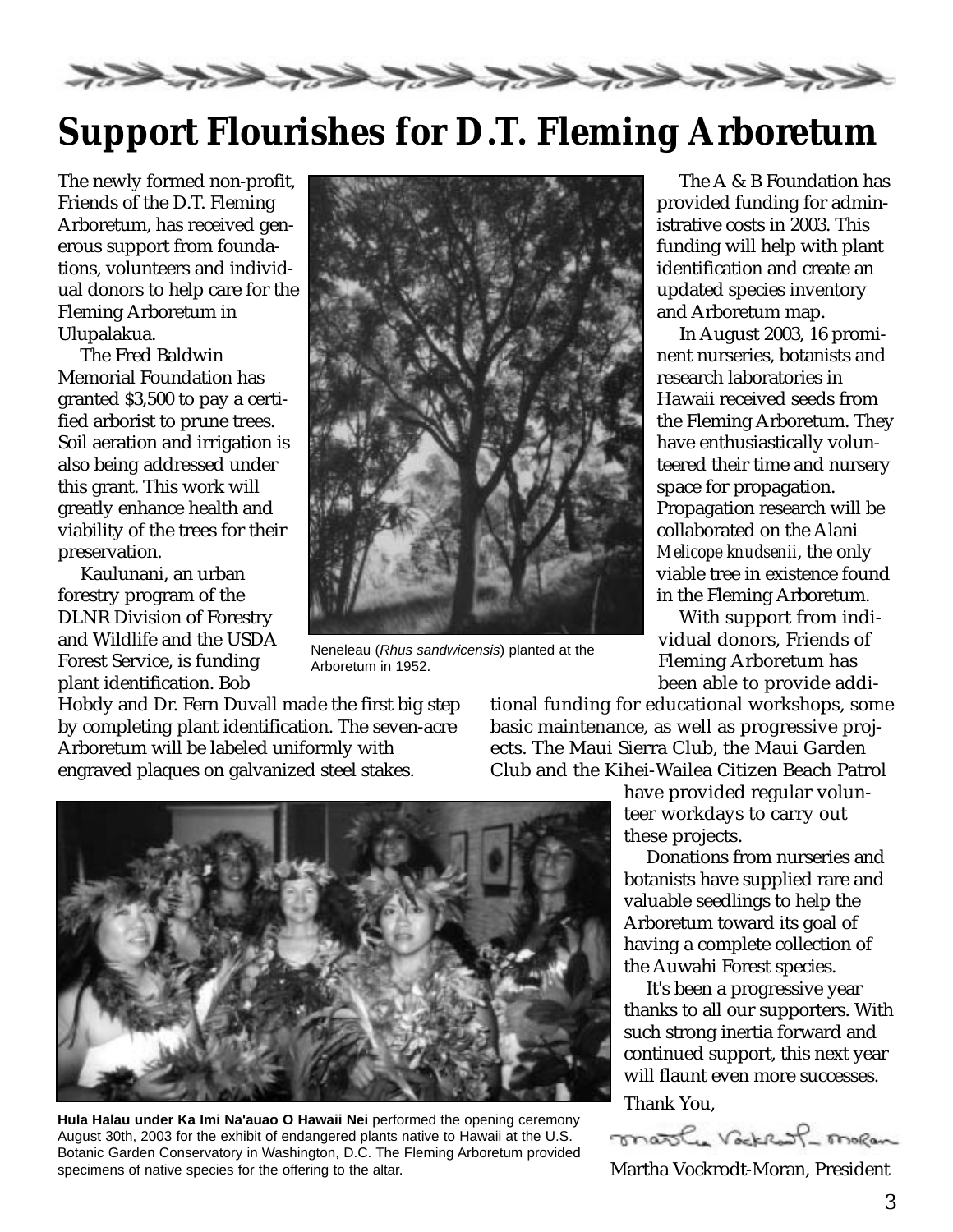

# **Arboretum History from 1959 . . .**

*Excerpts from "Hawaiian Holiday's Sunday Advertiser" May 31, 1959 By Jeanne Booth Johnson*



From the *Hawaiian Today* feature article (1959), Euphence Fleming Vockrodt holds a successfully rooted, air-layered branch from a Mahoe (twin) tree named after its double seed.

"There are many vari-hued cinder cones on the beautiful island of Maui to delight and intrigue. A special one is found on the most southwestern slopes of Haleakala, about halfway between Ulupalakua and Kanaio. It's called Pu'u Mahoe.

A mellowed type of cinder cone, it is filled with lush vegetation and magnificent trees. The latter make Pu'u Mahoe unique in the Hawaiian chain.

In Pu'u Mahoe, sheltered and protected, grows the largest collection of trees indigenous to Hawaii that can be found anywhere in the islands. Here is the Pu'u Mahoe Arboretum, more affectionately known as the Fleming Arboretum in honor of its founder, the late David T. Fleming.

Long ago, when strangers to the shores of Paradise first set foot on its soil, there were forests of many kinds which have now either perished from disease, the onslaught of insects or a greed for trade. Now these trees are scarce and face extinction, except for the foresight of David Fleming, who painstakingly began the collection of the indigenous trees of Hawaii.

Pu'u Mahoe's arboretum is now tended by younger Flemings, especially Euphence Fleming Vockrodt, and her husband Jack, who make a pilgrimage there most every week to tend the plantings and enjoy the pleasures of their cottage on the very edge of the crater.

Taking care of an arboretum is hardly dull, and among other things, includes exciting seed trips to Haleakala and all of Maui to find specimens.

Collecting trees is not a matter of planting seeds and watching them grow—provided you can find the seeds and live that long. Some seeds just don't seem to want to reproduce any more.

A quicker way is the air-layer method, an involved process to the uninitiated, which produces roots on the branch of an existing tree. It's tedious work , often disappointing, but the reward is great when another specialty is brought home to Pu'u Mahoe.

The owners hope some day that the little cinder cone of Pu'u Mahoe may harbor all of the trees indigenous to Hawaii, and provide pleasure and education for visitors."

## **. . . 2003**

The Friends of the D.T. Fleming Arboretum work parallels the efforts of D.T. Fleming and his successors. The Arboretum continues to progress in its mission of protecting species from the Auwahi forest and other dryland areas. The Arboretum has become a plant material and seed source for propagation and out-planting back into Auwahi.



**Euphence Fleming Vockrodt.** Euphence and her husband Jack Vockrodt have maintained the Arboretum for 45 years. They are now Emeritus Directors of FOFA.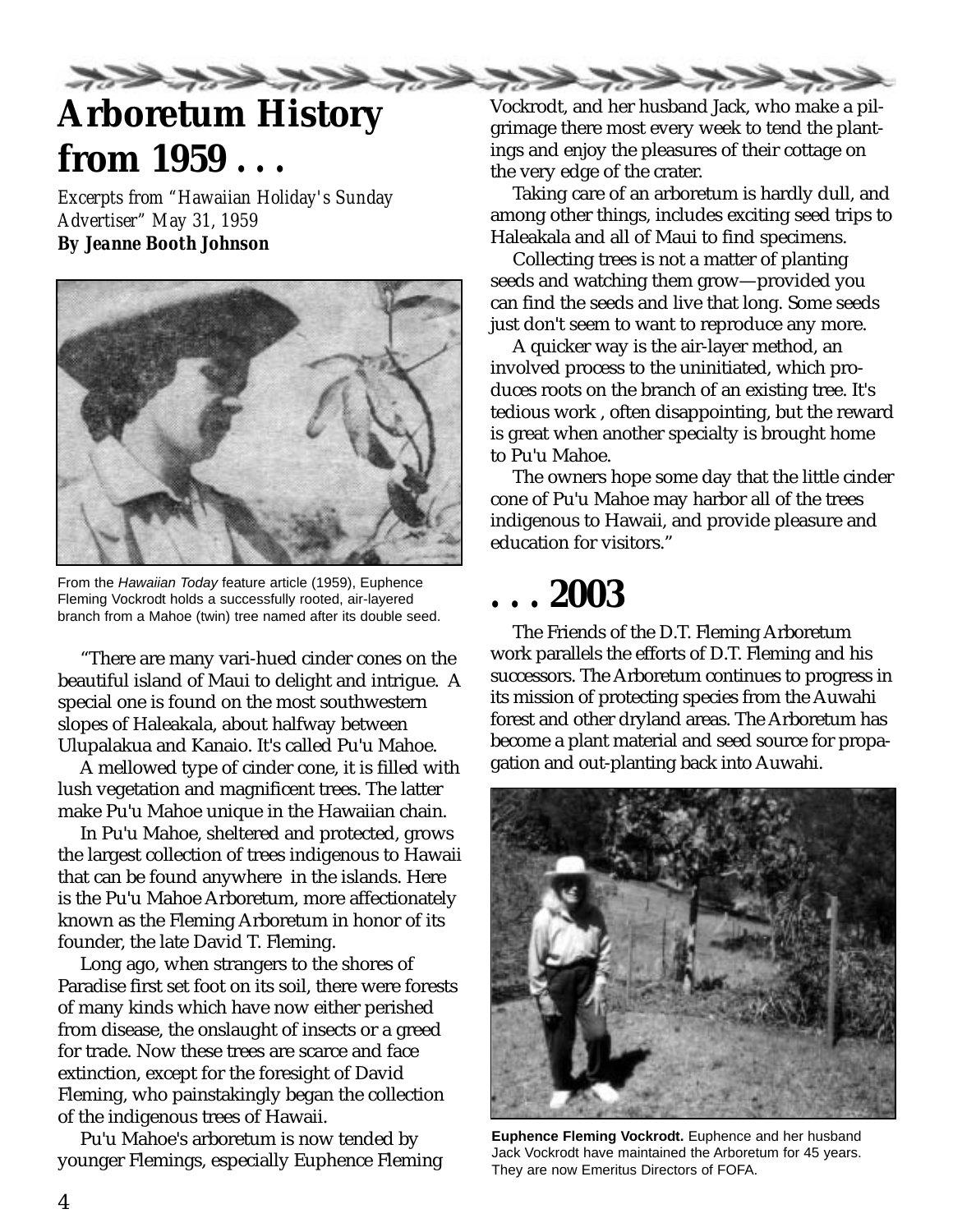

## **2003 Preservation Efforts Of the Alani**



Alani, *Melicope knudsenii.*

There is one viable Alani, *Melicope knudsenii*, in existence. It is growing in the D.T. Fleming Arboretum. There are ten seedlings from 2002

propagation efforts, five from micro-propagation and five from natural mature seed propagation. Nellie Sugii, of Lyon Arboretum's Micro-propagation Lab, has received shipments of green seeds this year at different stages of development, experimenting with the best age for micro-propaga-

tion. Nellie has reported that the seeds this year are especially strong and viable.

There should be some success stories in propagation efforts with three times last year's harvest at approximately 1200 mature seeds. Mature seeds have been mailed to 16 nurseries throughout the Hawaiian Islands, as well as to the University of Kentucky for germination experiments and to the USDA Seed Storage Lab in Fort Collins, Colorado for seed storage research. Propagation methods will be documented and information on successes, as well as failures, shared. This information will help guide future propagation efforts.



David Moran harvesting Alani seeds with pole picker



#### **Lyon Arboretum Rare Hawaiian Plant Program**

#### *By Nellie Sugi'i*

Lyon Arboretum's Micro-propagation Laboratory has been the fortunate recipient of many of the healthy seeds produced by Fleming Arboretum's rare Alani (*Melicope knudsenii*). With only a single wild individual barely surviving on East Maui left, the seed production collected from Fleming's carefully cultivated tree will be invaluable in providing seedling stock for the recovery of this species.

With very little prior knowledge about the propagation of this species, we attempted to germinate the valuable seeds in the laboratory utilizing sterile tissue culture techniques. The quality and quantity of the seeds submitted from Fleming has given us a rare opportunity to experiment with different culture media, sterilizing regimes, and germination enhancing pre-treatment, for the sole purpose of optimizing the conditions for germination and seedling production in the laboratory.

We have developed a pretty reliable basic proto-

col for the germination of *Melicope knudsenii* and currently have approximately 20-25 seedlings of *Melicope knudsenii* growing in the lab. We plan to establish most of these seedlings in our greenhouse and send them back to Fleming Arboretum and their collaborators. We will keep a few in the laboratory and continue to improve on what we have established as well as develop a cloning protocol for multiplication of Alani plants.

### **Acknowledgement**

I would like to thank Fleming Arboretum for their wonderful kokua and generous provisions of Alani seeds. And, the U.S. Fish and Wildlife Service, the State of Hawaii Dept. of Land and Natural Resources, and the Institute for Museum and Library Services for their generous funding for propagation research. **—** *Nellie Sugi'i* (signed) Lyon Arboretum Micro-propagation Laboratory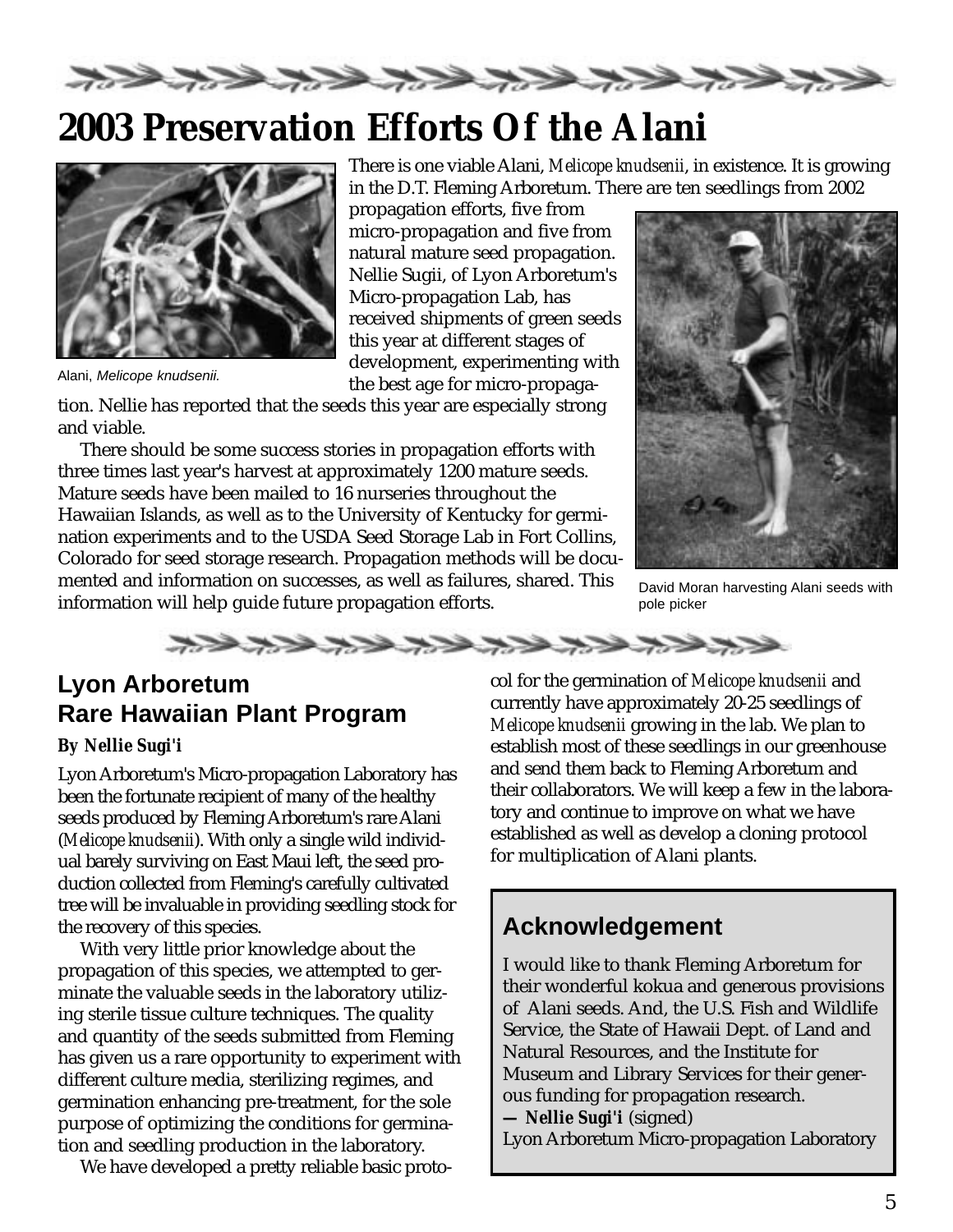

## **Foundation Grants & Volunteers Provide Support**

**A grant from the Fred Baldwin Memorial Foundation provided funding to prune Arboretum trees.**



Arlene Taus, a certified arborist, provided pruning services under the grant.



Cathy Hobson of Maui Garden Club hauls tree prunings to chipper site.

xxxxxxxxxxxxxxx



Neola Caveny "digging trail" at Sierra Club Workday.

**A grant from Kaulunani, an urban forestry program of the DLNR and USDA, funded tree identification with engraved labels on galvanized steel stakes. A&B Foundation funded operating expenses that will create an updated the species inventory and Arboretum map.**



Maui Garden Club placed stakes throughout the Arboretum (L-R) Kathy Collins, Marjorie Bonar, Dwayne Bower.



Kihei Waikea Citizen Beach patrol volunteers (L-R) Don Schneider, Nobuo Suda and Jack Crow with post pounders to pound in new tree label stakes.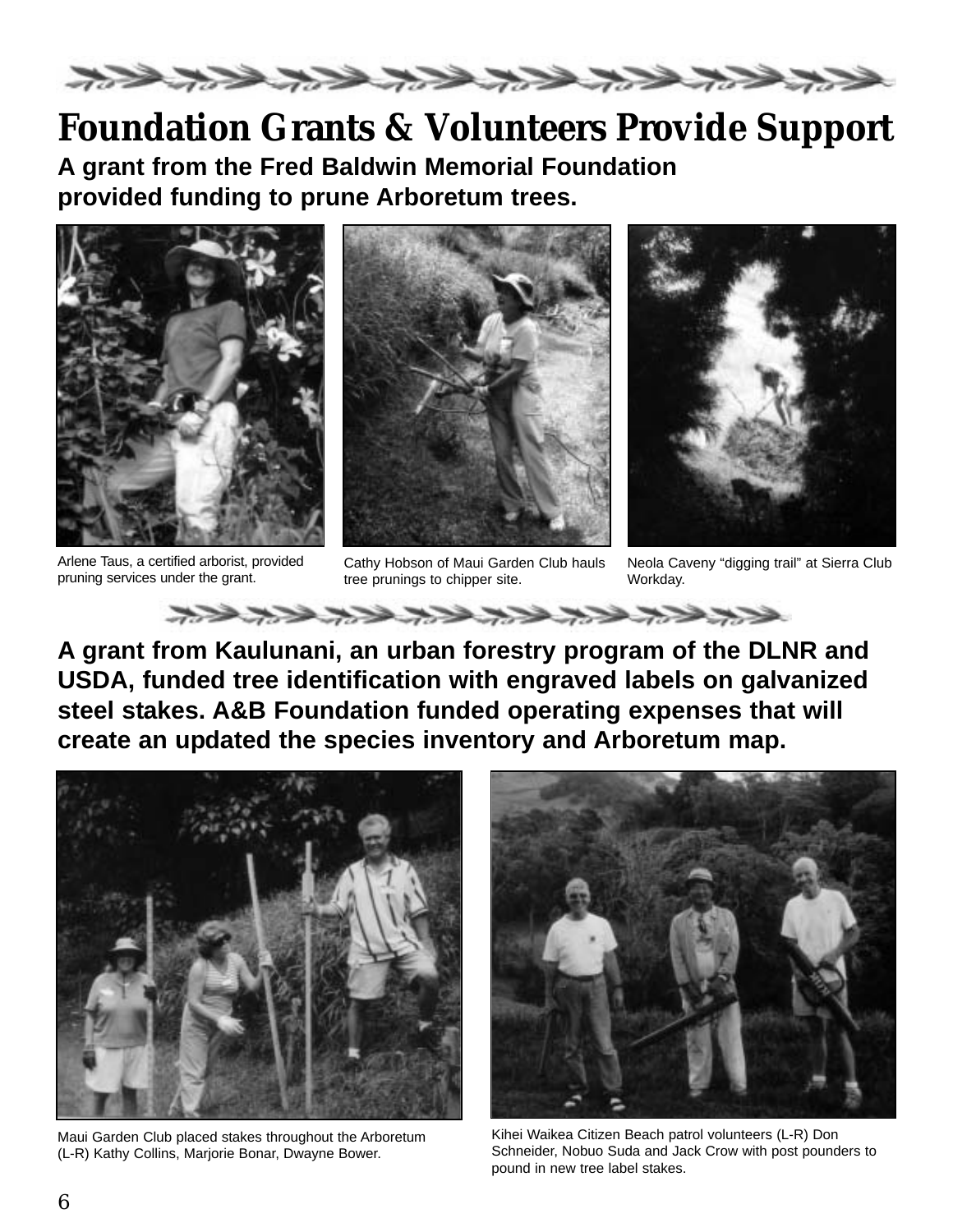

## **Projects Paid For By Individual Donations**

**Thanks to generous donations by individuals, FOFA sponsored several projects, including new luau tables, urgent tree trimming, propagation workshops, new plantings and some basic Arboretum maintenance.** (Pages 7 through 9)



Brandt Gonzales of Branch Out Tree Services secures ropes to prune a large Neneleau threatening to fall on nearby trees.



Jack Crow paints "luau" tables at Maui Sierra Club Volunteer Workday. Tables were acquired in a cost-share agreement with Pacific Equipment.



Dead limbs of 50-year-old Koa trees were removed in March for safety reasons.



Jean Gagnon has helped with the Arboretum maintenance for 8 years. Jean is in charge of all mowing, weed-eating and irrigation.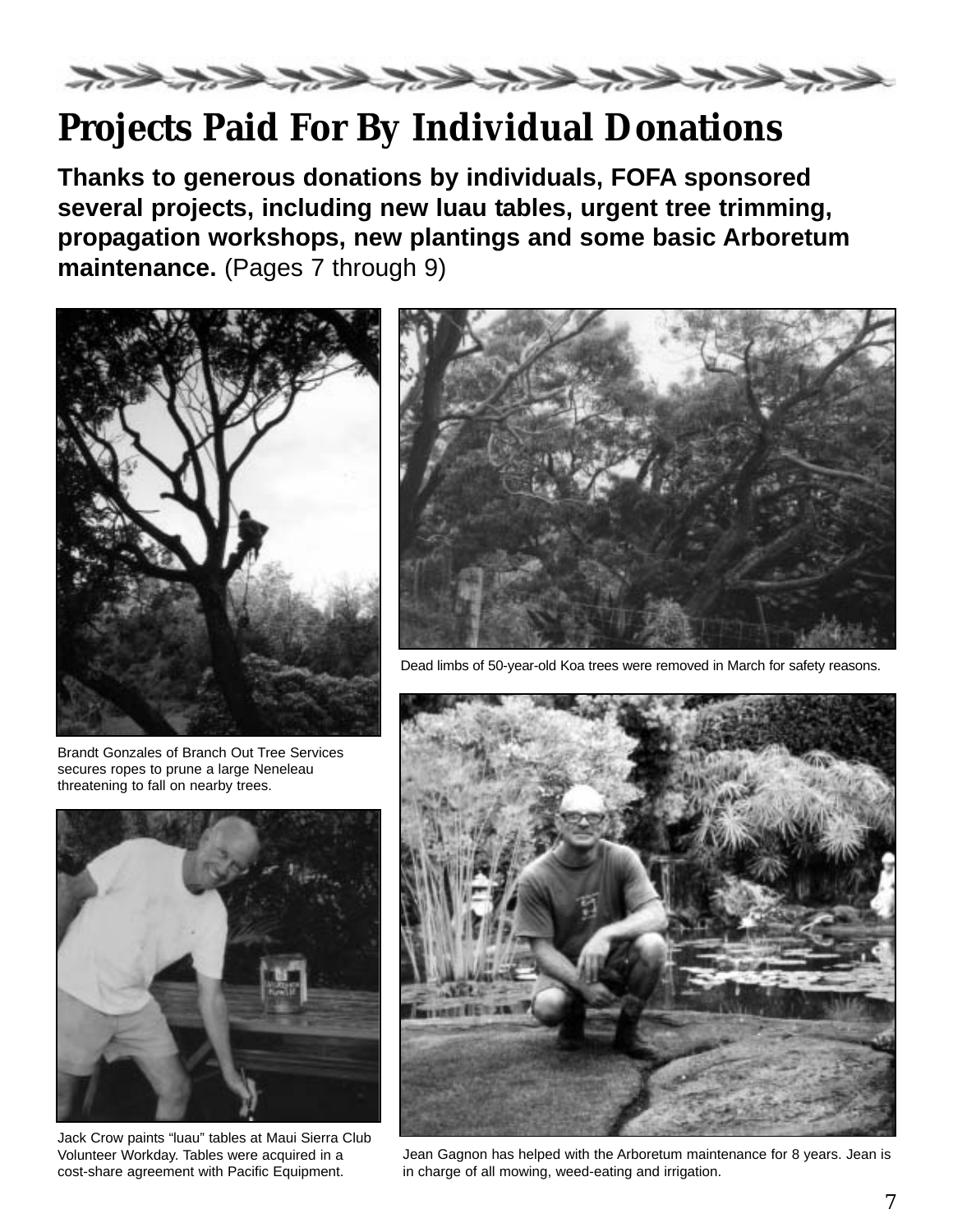

## **Propagation Workshops**

Two propagation workshops were sponsored by FOFA this year. The classes included students from the Maui Association of Landscape Professionals, as well as interested individuals. Richard Nakagawa, of the DLNR Nursery, taught air-layer and grafting techniques on two different native Hibiscus, the large fragrant white *Hibiscus waimeae* and the endangered *Hibiscus waimeae subsp. hannerae.*



David Buck, Dot Buck and Judy Mancini (L-R) practice removing a cambium layer on Hibiscus branches preparing area for an air-layer.



Terry Nutt wraps scion onto rootstock, careful to match their cambium layers.

### **Upcoming Propagation Workshops**

**The next FOFA Propagation Workshops will be held in April and June, 2004. If you are interested in learning how to air-layer or graft, please call 572-1097 to make a reservation.**



Students select their branches for air-layering.



Richard observes students attempting grafts. (L-R) Richard Nakagawa, Ed McBarnett, Mark Potter and Will McBarnett.



*Kokio keokeo,* the large white fragrant Hibiscus, is used in FOFA's propagation workshops.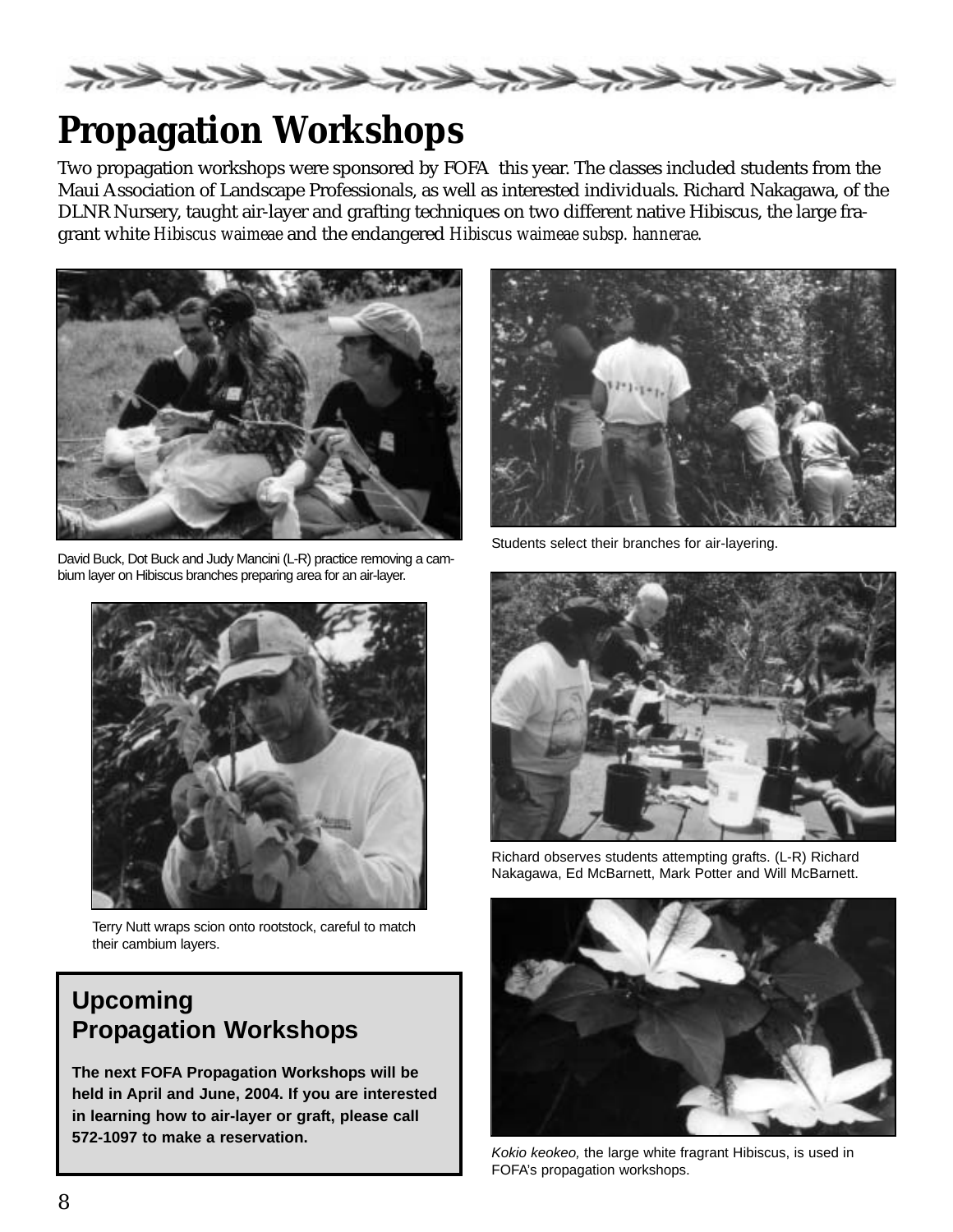

## **Plant & Seed Distribution**

**FOFA sponsored Anna Palomino of Hoolawa Farms to the "Seed Dormancy Master Workshop" at the University of Hawaii, Manoa . . . to show gratitude for all the work Anna has done for native plants, as well as the Fleming Arboretum. Following is her sharing of information from the workshop.**

### **The Seed Dormancy Master Workshop**

This past May, D.T. Fleming Arboretum sponsored my attendance to a two day workshop on Seed Dormancy at the University of Hawaii. The workshop was put on by the U.H. Botany Department and The Center for Conservation and Training; Drs. Carol and Jerry Baskin from the University of Kentucky conducted the workshop. Attendance was high and included propagation specialists from all the islands, it was a great opportunity to learn and share information among the attendees.

A classification system of dormancy was covered in the workshop, five classes are recognized, these were further broken down into various levels and types. Techniques for dormancy release and germination were covered for each class. For example, in physical dormancy the seed embryo is fully developed and the seed coat is not permeable to water. When working with seeds in this class germination occurs when the seed coat is scarified. In comparison, seeds with morphological dormancy (undeveloped embryos) require about 30 days

of simulated autumn, spring or summer habitat temperatures before they will germinate.

The Baskins have been studying dormancy and germination of seeds of Hawaiian montane plants, and some non-montane plants as well. As mentioned above, one of the methods they have been using is temperature cycling to bring about good germination results in some seeds. This method subjects seeds to alternating temperature regimes over varying length of time in a lab, somewhat duplicating seasonal conditions outdoors. Drs. Carol and Jerry Baskin have recently produced a table summarizing what is known about dormancy in some Hawaiian seeds, more data will be added as time goes on.

For many Hawaiian plants, seed dormancy is an important consideration in conservation and management. A 93 page booklet was printed for the workshop, if you would like information from this booklet or about other work pertaining to seed conservation, please contact: hoolawa@hawaii.rr.com.

— *Anna Palomino*

### **FOFA makes a concerted effort to harvest & distribute seeds for propagation**



**From Auwahi, Akoko (***Chamaesyce celastroides var. celastroides***)**. Seedlings are propagated and distributed for planting back into Auwahi enclosures.



**Ohe Ohe (***Tetraplasandra hawaiensis***).** Seeds are collected annually for distribution.



**Haha (***Cyanea asplenifolia***) endemic to Maui, found in the Makawao-Koolau Forest.** This rare Cyanea is now producing seed for distribution.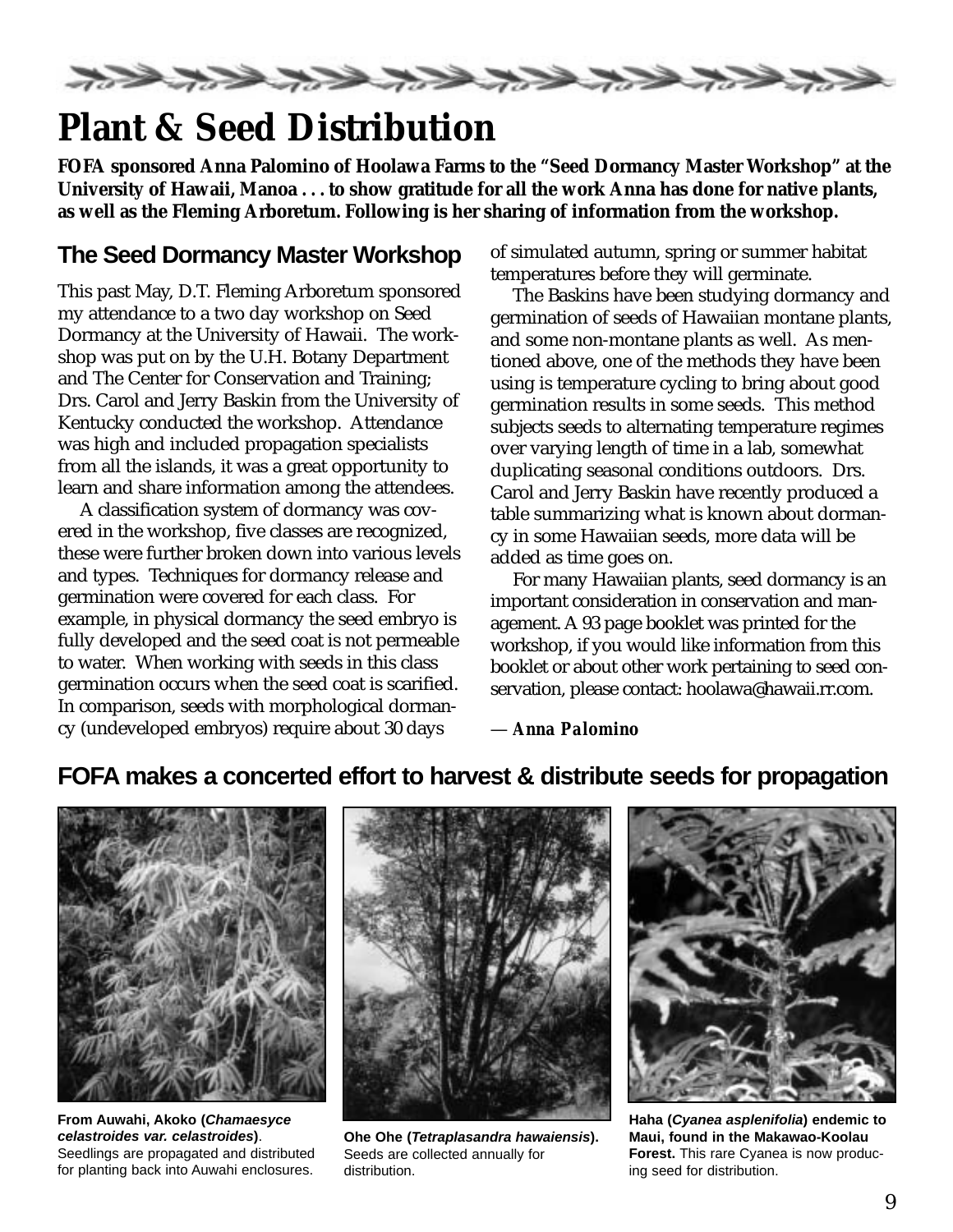

## **Donations & Volunteers**

There has been overwhelming support for the D.T. Fleming Arboretum and its newly formed non-profit foundation. To be all it can be, the Arboretum needs this support. In acknowledgement and appreciation, FOFA would like to thank our donors.

#### **Cash Donations**

*ALANI* **—** *\$2500 & Above* Fred Baldwin Foundation Moran, Martha & Dave Vockrodt, Jack Pacific Equipment Co

#### *LAMA — \$1000 to \$2499* Kaulunani Urban Forestry

*ALIAHI— \$500 to \$999* A & B Foundation Levy, Karen Platt, Kathleen

#### *ALAA— \$100 to \$499*

Anderson, Jeanne Bailey, John & Gordeene Begal, Paul & Pam Bisgard, Judy Bolte, Jim & Lorie Brown, Will & Natale Coons, Fred & Mary Elsen, Katherine Fleming, Andrew Fleming, Barbara Fleming, Jim & Joanie Fleming, John & Nancy Fleming, Maggie Gonsalves, Dennis & Carol Higa, Julie M Hills, John Holley, Ray & Marian Hughes, Edmund & Patricia Jennings, Thomas & Virginia Judson, Dan - Orchids of Olinda Kermode, Harry & Millie Lane, Ed & Diane Lobianco, Jim & Mary Jo Maui Garden Club Maui Outdoor Circle Mauna Ala Hike Club Mc Carthy, Michael Monroe, Cyrus and Jill Mueller-Fitch, Heather Native Plant Society Niess, Jim & Stephanie Austin Purcell, Nancy Rezents, Ernest & Aleene Reavis, Wayne & Jacqueline Rice, Paul and Corine Russell, Bill & Elizabeth Schenk, Doug & Cindy Shields, Rodney Slipp, Jane Sugar, Robert & Helen Tavares, James & Helen

Wagner - Rixey, George & Randy Warren, Charlotte Watanabe, Vernroy (Rick) White, Dan & Judy Zabriskie, Margaret

#### *WILIWILI— To \$99*

Allan, George & Janet Barr, George & Rusty Bily, Pat and Macie Brown, Frank & Susan Burton, Cathy Chang, Dr Jocelyn Collins, Mark & Denyse Cruikshank, Sally & Collen D'Orange, Alice Darling, David Dellaport, Jane Duey, John & Rose Marie Echazabal, Dianne & Jim Elliot, Marcia & Lew Mc Farland Fahscholtz, Thomas Fahsholtz, Chelsea Fell, Diane Fleming, Bridget & David Gammie, Gay Harada, Hatsuye Hazen, Lorna HI Growers Products Hixon, Murray Johnson, Ruth Jones, Jim & Karen Kaia, Joloyce Kaufman, Buzzy & Gayle Gordon Kawahele, Margaret Kidston, Caird Kurzmack, James & Roni Lab, Jerry & Cynthia Conrad Leckie, Jackie & Larry Lyons, Camille Martin, James & Jacqueline Masters, Kamala & Steve Matsuoka, Gunichi & Bess Maui Frame Co Maui Master Gardeners Mayer, Dick & Rosily Mc Elfresh, Keith & Cheryl Mc Mahon, Scott & Ann Milovina, Tom & Wendy Moriyasu, James & Monica Morris, Corrine & Spenser Feldman Murray, Joanne Nelson, Dick and Eleanor Okumura, Kazuma Orr, David Pacheco, Lois (Cookie) Raymond, Lisa

Rice, Martha - Ann Roberts, Mark Sawyer, Will & Kalima Sentinella, Mildred Smith, Joan (Koana) Taylor, Elizabeth (Betsy) Terada, Hatsue & Frank Unger, George Up Country Electric Vail, John & Teresa Waldow, Neil & Elaine Wiese, Mimi Wittbold, Elsa Woods, Frank Mrs

#### **Gifts In Kind**

Ted Issacson - Photography Linda Turnbull - Photography Michelle Ritchie - Original art Bob & Noella Murdock - Barbed wire for fencing Karen Levy - Answering machine Marcie and Pat Biley - Photography Pam Peterson - Photography

#### **Services**

Lucianne de Naie - Grant writing Ernest Rezents - Consultation Dona Lock - Graphic design Judy White - Lawyer services, setting up non-profit David Moran - Chainsaw and tractor work Karen Levy - Secretarial work

#### **Arboretum Volunteer Work**

Nobuo Suda Don Schnieder Jack Crow Maui Sierra Club Will McBarnet Maui Garden Club Kihei / Wailea Citizen Beach Patrol David & Martha Moran

#### **Plant Gifts**

Maukanani Nursery Art Mederios & Tracy Erwin from Auwahi Reforestation Project Dr. Fern Duvall Richard Nakagawa DLNR Anna Palomino / Hoolawa Farms Kua Rogoff Mark Roberts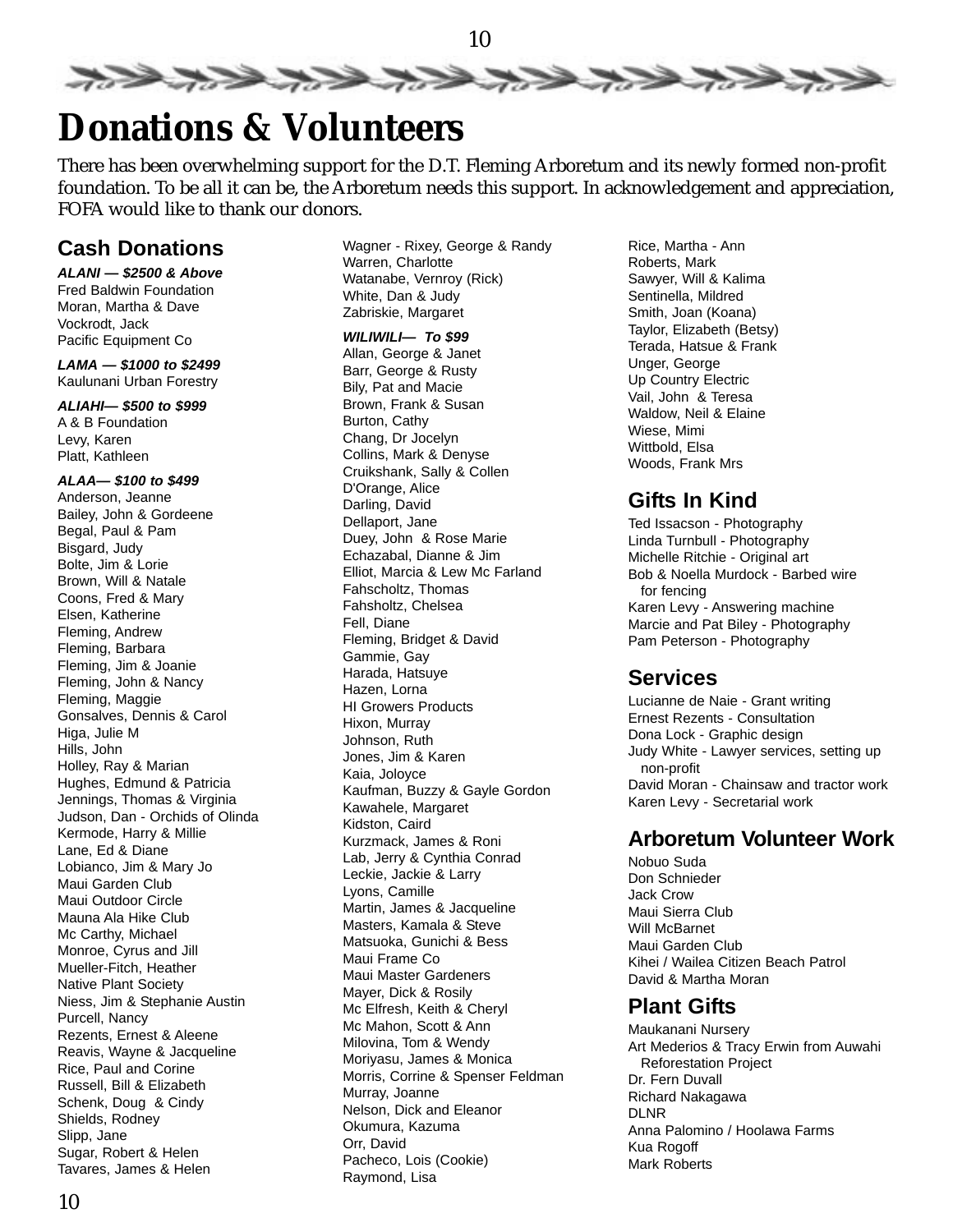

## **D.T. Fleming Arboretum at Pu'u Mahoe 2004**

### **USDA Whip Grant Approved**

The USDA has approved a \$22,000 grant to refence the 7-acre Arboretum with hog wire, replacing the 50-year-old rotten fence. Tree clearing for the project will begin in January. When the job is complete, the Arboretum will have new pig fencing, 3 new gates and an additional area for out-planting. The USDA pays only 75% of the project cost. FOFA will be seeking funds to cover the remaining \$5,600**.**

### **2004 Wish List**

• \$5,600 (25% USDA Whip Grant requirement) to re-fence the Arboretum.

• \$5,000 matching funds to double the existing maintenance for the Arboretum. This will allow for progressive projects as well as basic maintenance.

• A toolshed and lua (bathroom with flush toilet) at the Arboretum.

• Trail reinforcement supplies.

• Water tank

• A chipper to make mulch for Pu'u Mahoe prunings and tree clearing.

• Arborist work to prune the large Arboretum trees, as well as the large Eucalyptus threatening the Arboretum. **Vision for the Future**

#### **In Memorium**

#### **Mr. Zenjiro Higa**

"I wish I had been aware of the Fleming Arboretum before my dad passed away. He would have loved and appreciated it." Aloha, Julie Higa Makawao, HI

**Mrs. Vernie Elsen** "In memory of my mother Vernie Elsen and David T. Fleming." Aloha, Kay Elsen Kihei, Maui

**Mrs. Alice Fleming** "In memory of my dearest friend." From Alice L'Orange Medford, Oregon



An Alani seedling at the Ulupalakua Agricultural Fair 2003 won First Place for "rare and unusual." The Alani seedling was displayed amongst the remains of an Ohia tree draped with a lei of flowers and foliage of the dryland forest, a memorial to Auwahi and its past.

Restore Pu'u Mahoe cinder cone to the original rolling hills, free of wattles, allowing more land for reforestation with native plants endemic to the area. At this time only 7 of the 16.2 acres are planted with native species. Approximately 8 acres are covered in wattle, wasting valuable area for conservation, as well as a fire hazard to the existing Arboretum.



The D.T. Fleming Arboretum is planted within the southern slopes of the Pu'u Mahoe cinder cone.